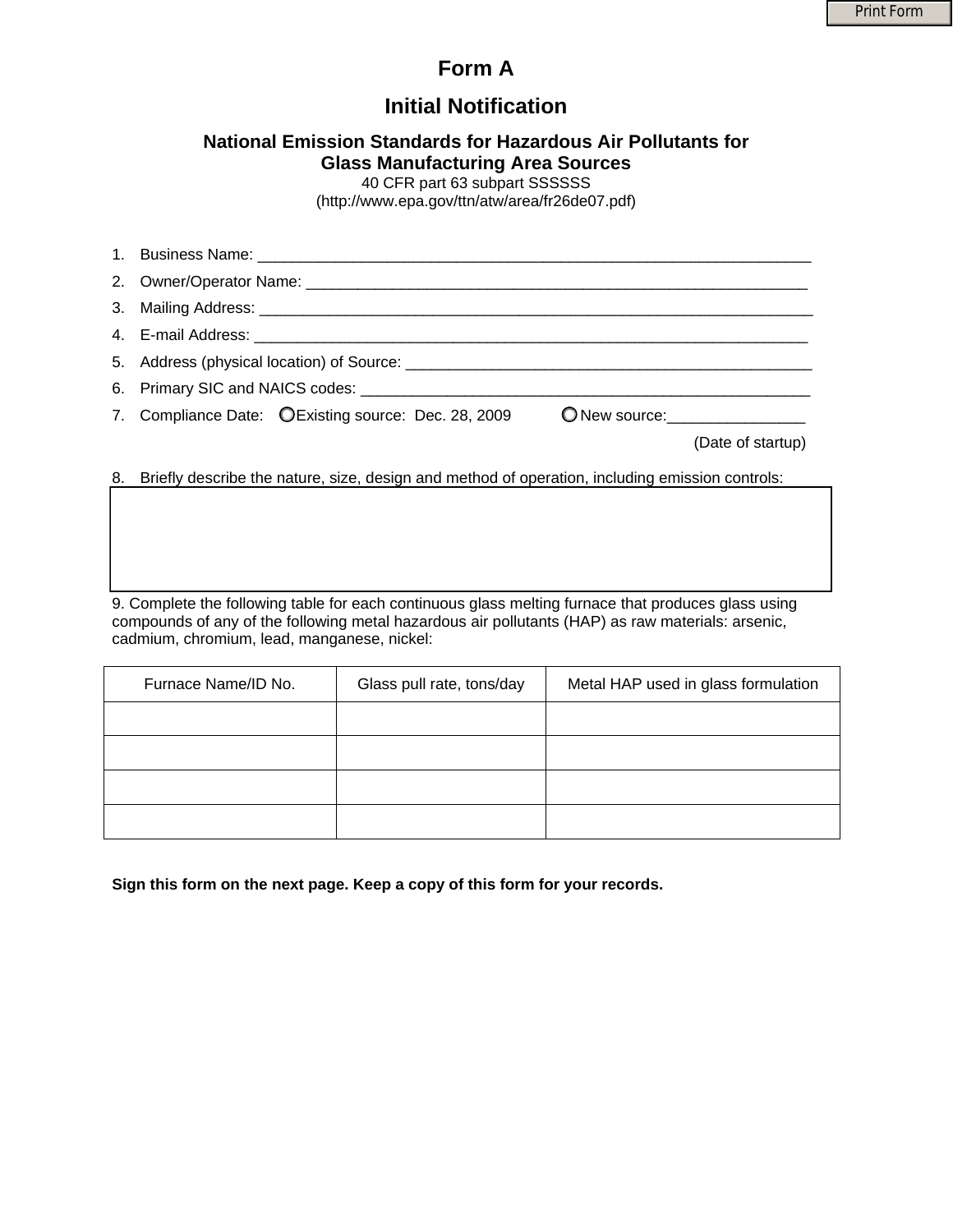#### **Certification**

I certify that, based on information and belief formed after reasonable inquiry, the statements and information in this report and the supporting enclosures are true, accurate and complete.

#### **Print the name of the "Responsible Official\*" for the facility:**

Name of Responsible Official Title Title Phone Number

\*A "Responsible Official" can be:

- The president, vice-president, secretary, or treasurer of the company who owns the facility
- The owner of the facility
- The plant engineer or supervisor
- A government official if the facility is owned by the Federal, State, City, or County government
- A ranking military officer if the facility is located on a military base

Signature of "Responsible Official" Date

#### **Mail the original to:**

Region 10 Office of the EPA Director, Office of Air, Waste and Toxics 1200 6<sup>th</sup> Ave., Suite 900, OAQ-107 Seattle, WA 98101

#### **Mail or fax a copy to:**

Department of Environmental Quality Attn: Jerry Ebersole 811 SW Sixth Ave Portland, OR 97204 Fax: 503-229-5675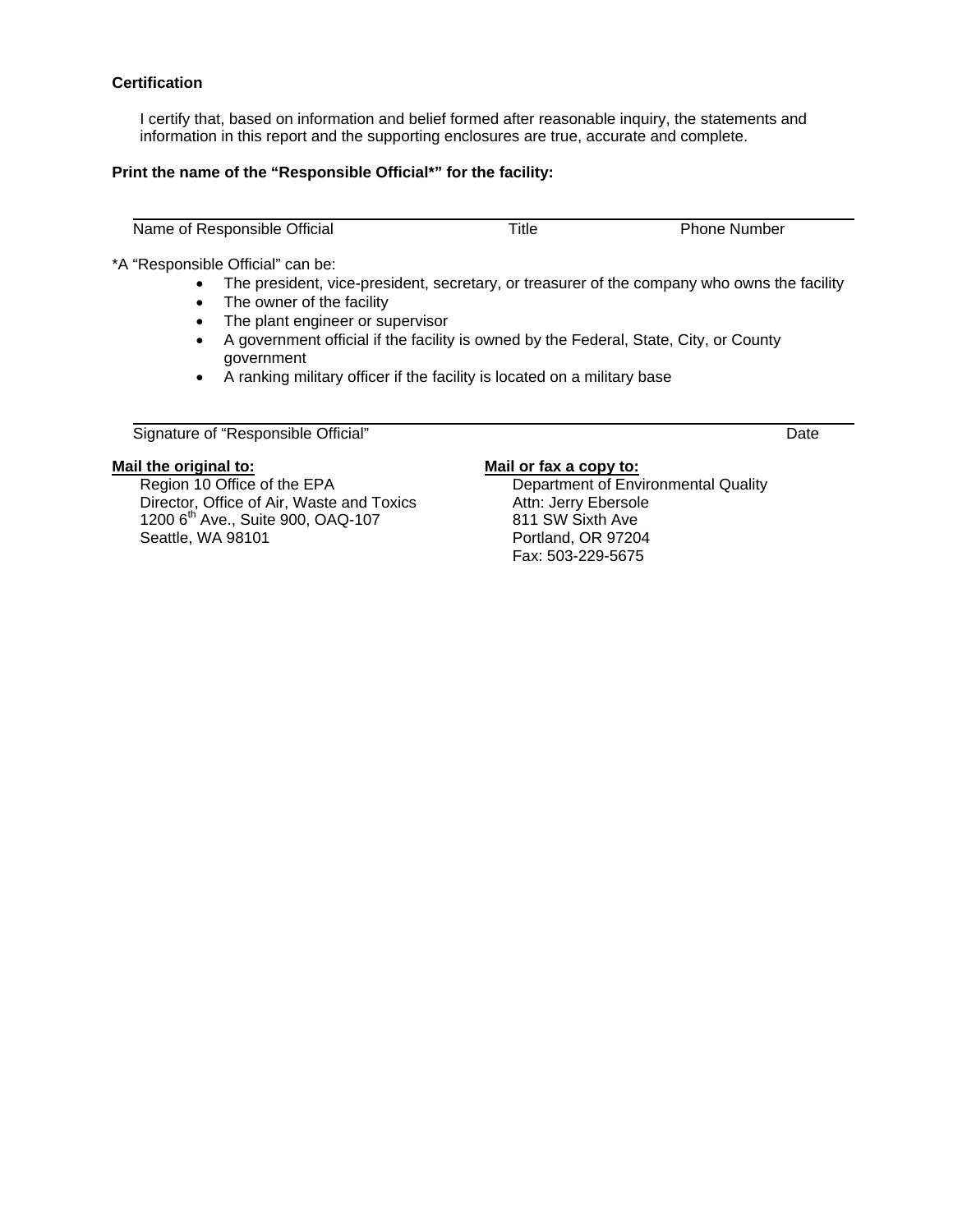# **Form B**

## **Notification of Compliance Status\***

### **National Emission Standards for Hazardous Air Pollutants (NESHAP) for Glass Manufacturing Area Sources**

40 CFR part 63 subpart SSSSSS

[\(http://www.epa.gov/ttn/atw/area/fr26de07.pdf\)](http://www.epa.gov/ttn/atw/area/fr26de07.pdf)

- 1. Business Name: \_\_\_\_\_\_\_\_\_\_\_\_\_\_\_\_\_\_\_\_\_\_\_\_\_\_\_\_\_\_\_\_\_\_\_\_\_\_\_\_\_\_\_\_\_\_\_\_\_\_\_\_\_\_\_\_\_\_\_\_\_\_\_\_
- 2. Owner/Operator Name: \_\_\_\_\_\_\_\_\_\_\_\_\_\_\_\_\_\_\_\_\_\_\_\_\_\_\_\_\_\_\_\_\_\_\_\_\_\_\_\_\_\_\_\_\_\_\_\_\_\_\_\_\_\_\_\_\_\_
- 3. Mailing Address: \_\_\_\_\_\_\_\_\_\_\_\_\_\_\_\_\_\_\_\_\_\_\_\_\_\_\_\_\_\_\_\_\_\_\_\_\_\_\_\_\_\_\_\_\_\_\_\_\_\_\_\_\_\_\_\_\_\_\_\_\_\_\_\_
- 4. E-mail Address: \_\_\_\_\_\_\_\_\_\_\_\_\_\_\_\_\_\_\_\_\_\_\_\_\_\_\_\_\_\_\_\_\_\_\_\_\_\_\_\_\_\_\_\_\_\_\_\_\_\_\_\_\_\_\_\_\_\_\_\_\_\_\_\_

5. Address (physical location) of Source: \_\_\_\_\_\_\_\_\_\_\_\_\_\_\_\_\_\_\_\_\_\_\_\_\_\_\_\_\_\_\_\_\_\_\_\_\_\_\_\_\_\_\_\_\_\_\_

6. Primary SIC and NAICS codes: \_\_\_\_\_\_\_\_\_\_\_\_\_\_\_\_\_\_\_\_\_\_\_\_\_\_\_\_\_\_\_\_\_\_\_\_\_\_\_\_\_\_\_\_\_\_\_\_\_\_\_\_

7. Use the space below and the following table to describe the methods you used to determine compliance with 40 CFR Part 63 Subpart SSSSSS. For example, how are equipment inspections and monitoring accomplished; tests planned and conducted; and records kept? Describe which emission standard you tested for; or plan to test for (PM or metal Hazardous Air Pollutants (HAP)). Provide test results.

#### **Performance Test Results:**

| Furnace<br>ID | Emission<br>Control<br>System | Is Furnace<br>Equipped with<br>a Continuous<br>Monitoring<br>System? | <b>EPA Test</b><br>Method | Test<br>Date | <b>Test Pull</b><br>Rate<br>tons glass<br>per hour | Test<br>Mass<br>Emission<br>Rate | Test<br>Result* |
|---------------|-------------------------------|----------------------------------------------------------------------|---------------------------|--------------|----------------------------------------------------|----------------------------------|-----------------|
|               |                               |                                                                      |                           |              |                                                    |                                  |                 |
|               |                               |                                                                      |                           |              |                                                    |                                  |                 |
|               |                               |                                                                      |                           |              |                                                    |                                  |                 |
|               |                               |                                                                      |                           |              |                                                    |                                  |                 |

9. Provide a brief description of the methods that you will use for determining continuous compliance:

**Sign the form on the next page. Keep a copy of this form for your records.**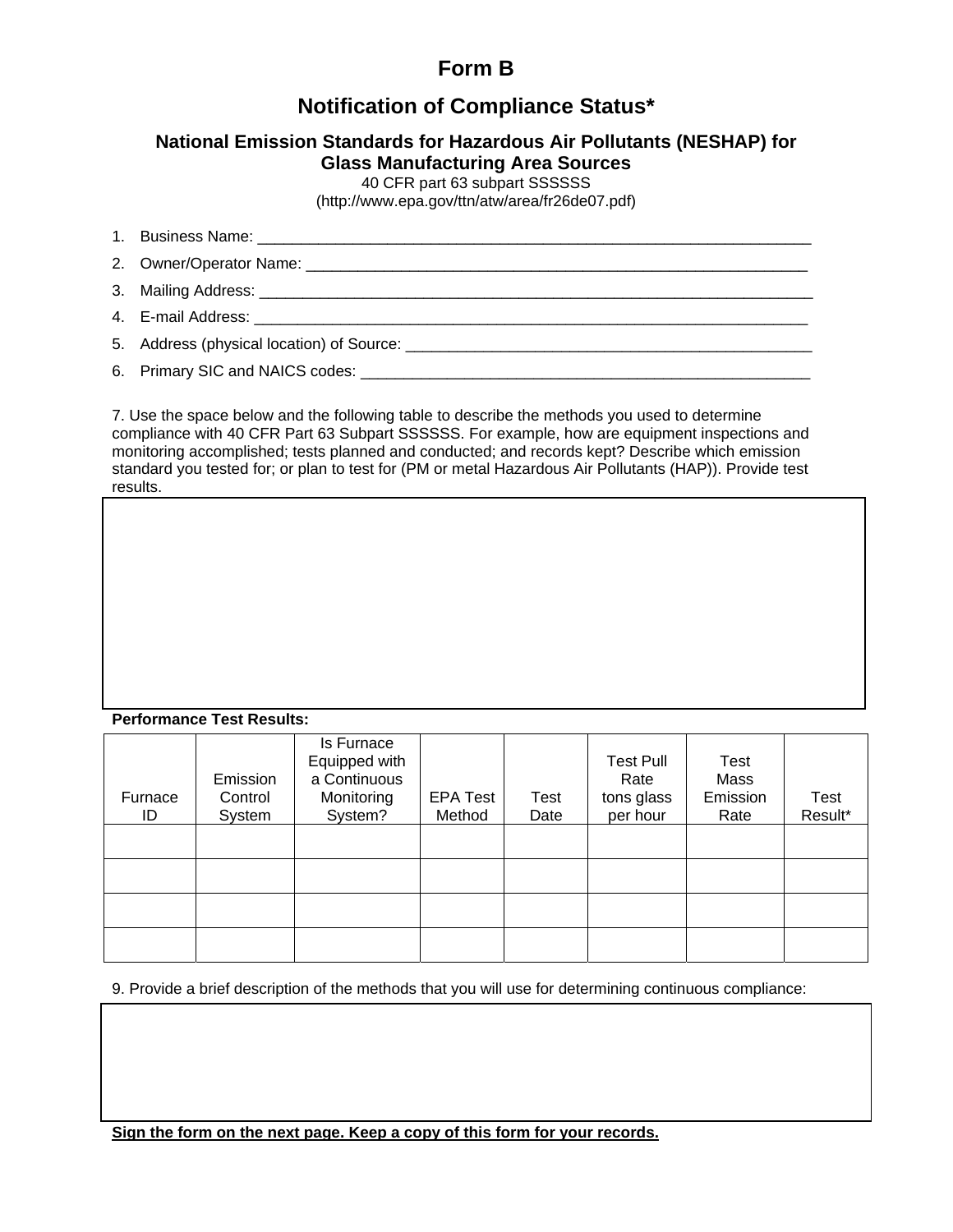#### **Certification**

I certify that, based on information and belief formed after reasonable inquiry, the statements and information in this report and the supporting enclosures are true, accurate and complete.

#### **Print the name of the "Responsible Official\*" for the facility:**

Name of Responsible Official **Name is a set of Contact Contact Contact Contact Contact Phone Number** 

\*A "Responsible Official" can be:

- The president, vice-president, secretary, or treasurer of the company who owns the facility
- The owner of the facility
- The plant engineer or supervisor
- A government official if the facility is owned by the Federal, State, City, or County government
- A ranking military officer if the facility is located on a military base

#### Signature of "Responsible Official" Date and the Contract of the Contract of the Contract of the Date Date Date

#### **Mail the original to:**

Region 10 Office of the EPA Director, Office of Air, Waste and Toxics 1200 6<sup>th</sup> Ave., Suite 900, OAQ-107 Seattle, WA 98101

#### **Mail or fax a copy to:**

Department of Environmental Quality Attn: Jerry Ebersole 811 SW Sixth Ave Portland, OR 97204 Fax: 503-229-5675

**\*Guidance** 

Notification requirements for the NESHAP are contained in 40 CFR 63.9(h). Additional requirements for this subpart are shown in 40 CFR 63.11456 (b)(1) and (2). Requirements for performance test results are summarized below and described in 40 CFR 63.11452.

#### **Performance Testing Summary:**

Each continuous furnace must comply with 1 of the 2 emission standards described below:

| <b>Particulate Matter Limit</b>        | <b>Metal HAP Limit</b><br>As, Cd, Cr, Pb, Mn, Ni |  |
|----------------------------------------|--------------------------------------------------|--|
| 0.2 lb PM Emitted / Ton Glass Produced | 0.02 lb HAP Emitted / Ton Glass Produced         |  |
| EPA Emission Test Method 5 or 17       | EPA Emission Test Method 29                      |  |

Tests must be performed in accordance with the appropriate emission testing methodology and with specifications listed in 40 CFR 63.11452. Tests can have been performed as much as 5 years ago as long as no changes have been made to the equipment or process. Install any additional monitoring equipment needed to meet testing and monitoring requirements prior to completing performance testing.